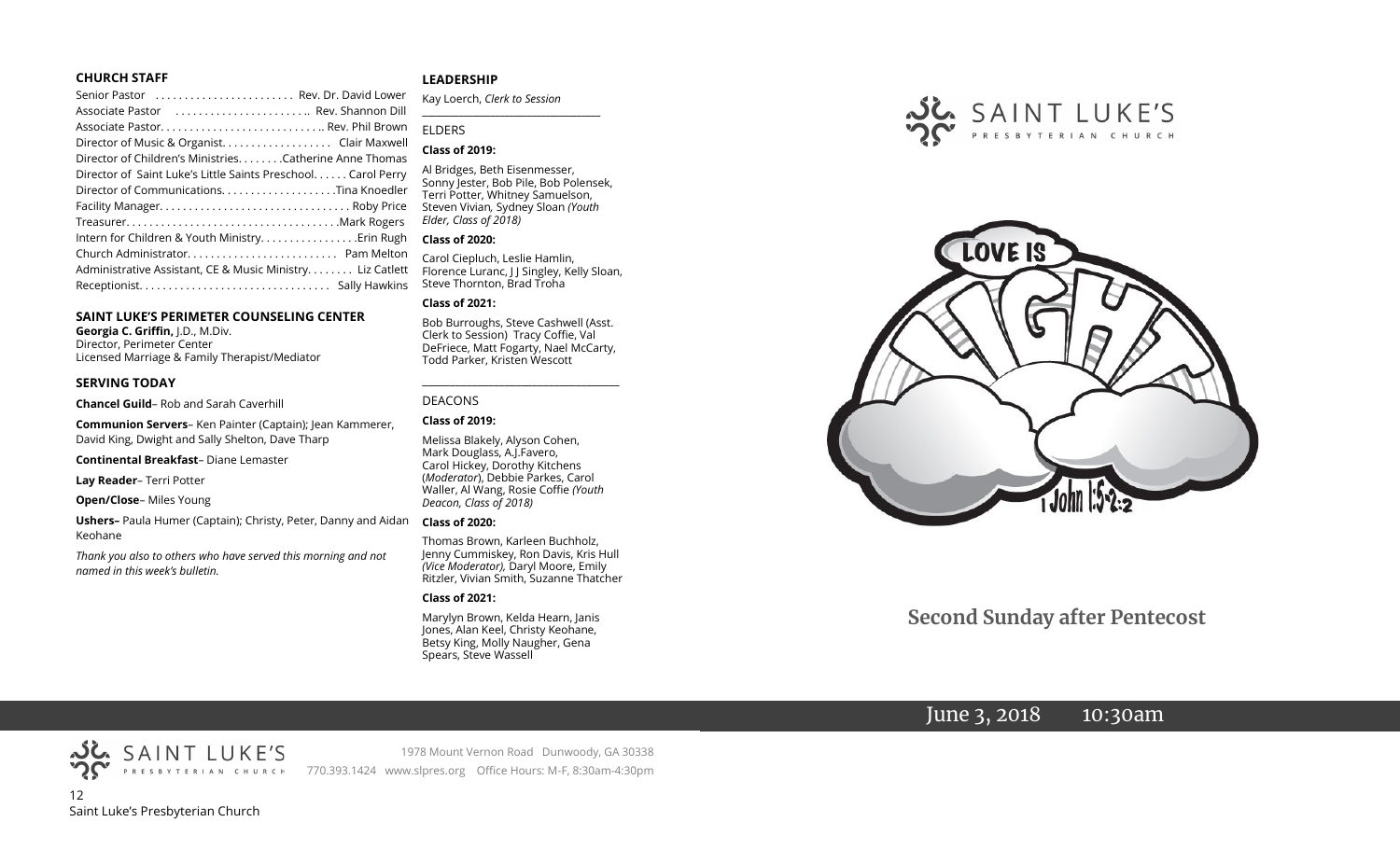

1978 Mount Vernon Road • Dunwoody, Georgia 30338 770.393.1424 • www.slpres.org

#### **June 3, 2018**  Second Sunday after Pentecost

#### **Liturgical Color:** White

*Liturgical colors can orient us to the season of the church year and help to engage the sense of sight in worship.* 

## **SUNDAY SCHEDULE**

8:30am Chapel Communion Service 9:30am Sunday School 10:30am Sanctuary Worship Service *Nursery available at all services and Sunday School.* 

# MISSION

Responding to God's call and empowered by the Holy Spirit, we invite all to join us in knowing, serving, and sharing Jesus Christ here and around the world.

# VISION

To be a beacon of faith, hope, and love– every member an active disciple in Christ's ministry.

# **WELCOME, GUESTS!**

We are delighted you are worshipping with us.

**DURING** the Welcome, please print the requested information on the Friendship Pad and pass the Friendship Pad down the pew.

**AFTER** the worship service, please join us outside the Sanctuary where our Pastors or a church officer will be available to answer questions and provide you with a loaf of freshly-baked bread.

**FOR MORE** information about our programs, ministries or membership, please contact one of our Pastors at 770.393.1424, or visit our website: slpres.org.

# **THAT ALL MAY WORSHIP**

**ASSISTIVE** A hearing loop is  $\mathcal{D}_{\mathbf{r}}$ accessible by switching hearing aids to T-coil. Also, large print hymnals and back cushions are available. Please contact an usher for further assistance.

#### **CHILDREN** are a precious part of our church family, and we welcome them in

worship. Worship notebooks and tactile activities are available on the back ledges of the sanctuary for preschool and elementary ages. Each week, children are invited to walk up for an age-appropriate message during "Tell Us Our Story." After that time, they may remain in worship, go to Faithful Friends (K-2nd) or go to child care (PreK and younger).

# YOUTH MINISTRY

**Phil Brown philbrown@slpres.org / 770.393.1424 ext. 238**   $\_$  ,  $\_$  ,  $\_$  ,  $\_$  ,  $\_$  ,  $\_$  ,  $\_$  ,  $\_$  ,  $\_$  ,  $\_$  ,  $\_$  ,  $\_$  ,  $\_$  ,  $\_$  ,  $\_$  ,  $\_$  ,  $\_$  ,  $\_$  ,  $\_$  ,  $\_$ 

#### **HERE'S WHAT'S COMING UP IN YOUTH MINISTRY:**

## **SUNDAY SCHOOL**

June 3 and 10, and August 5 and 12 (9:30am–10:15am). June 3: service project for the Mommy and Me immigrant/refugee ministry. June 10: baby shower for youth advisor extraordinaire Katherine Robeson. August 5 & 12: regular Sunday school.

## **VBS**

Youth helping with VBS should attend a short training after the 10:30am worship service on June 10, in the youth room upstairs; lunch is provided; we'll be done by 12:15pm.

Also, we can use a few more youth…a few classroom helpers and a couple people to be on stage and help in the great hall. One more HS female to help with the  $4<sup>th</sup>$  and  $5<sup>th</sup>$  grade day trips and overnight on Wednesday. Let Phil or Catherine Anne know if you can help any day – we can make that work.

## **MOUNTAIN TOP TOOL TRAINING AND TOOL SORT, JUNE 12, 1pm-3pm**

If you are doing service project, please attend this tool training. It will be safety training and tool/building basics. Wear long pants, close-toed shoes, and leather gloves. If you have long hair please TIE IT BACK. WE WILL ALSO SORT TOOLS INTO OUR VAN BUCKETS.

## **GRADUATE PICTURES**

**For HS grads**: High School from which they graduated and the college they will be attending or other plans– could include gap-year or internships, or a job.

**For College & Graduate School grads**: Degree they received and plans for after graduation – again, it could be a job, an internship, military, or other options. Deadline is June 8 for our special graduate edition of highlights.

# MUSIC MINISTRY

**Clair Maxwell clairmaxwell@slpres.org / 770.393.1424 ext. 227**   $\_$  ,  $\_$  ,  $\_$  ,  $\_$  ,  $\_$  ,  $\_$  ,  $\_$  ,  $\_$  ,  $\_$  ,  $\_$  ,  $\_$  ,  $\_$  ,  $\_$  ,  $\_$  ,  $\_$  ,  $\_$  ,  $\_$  ,  $\_$ 

# **SUMMER MUSIC**

Musicians are needed for our summer services at both 8:30 and 10:30 worship. Dates this year are June 3 – August 12. Soloists, instrumentalists and small groups are welcome. Contact Clair about Sundays when you could share your gifts.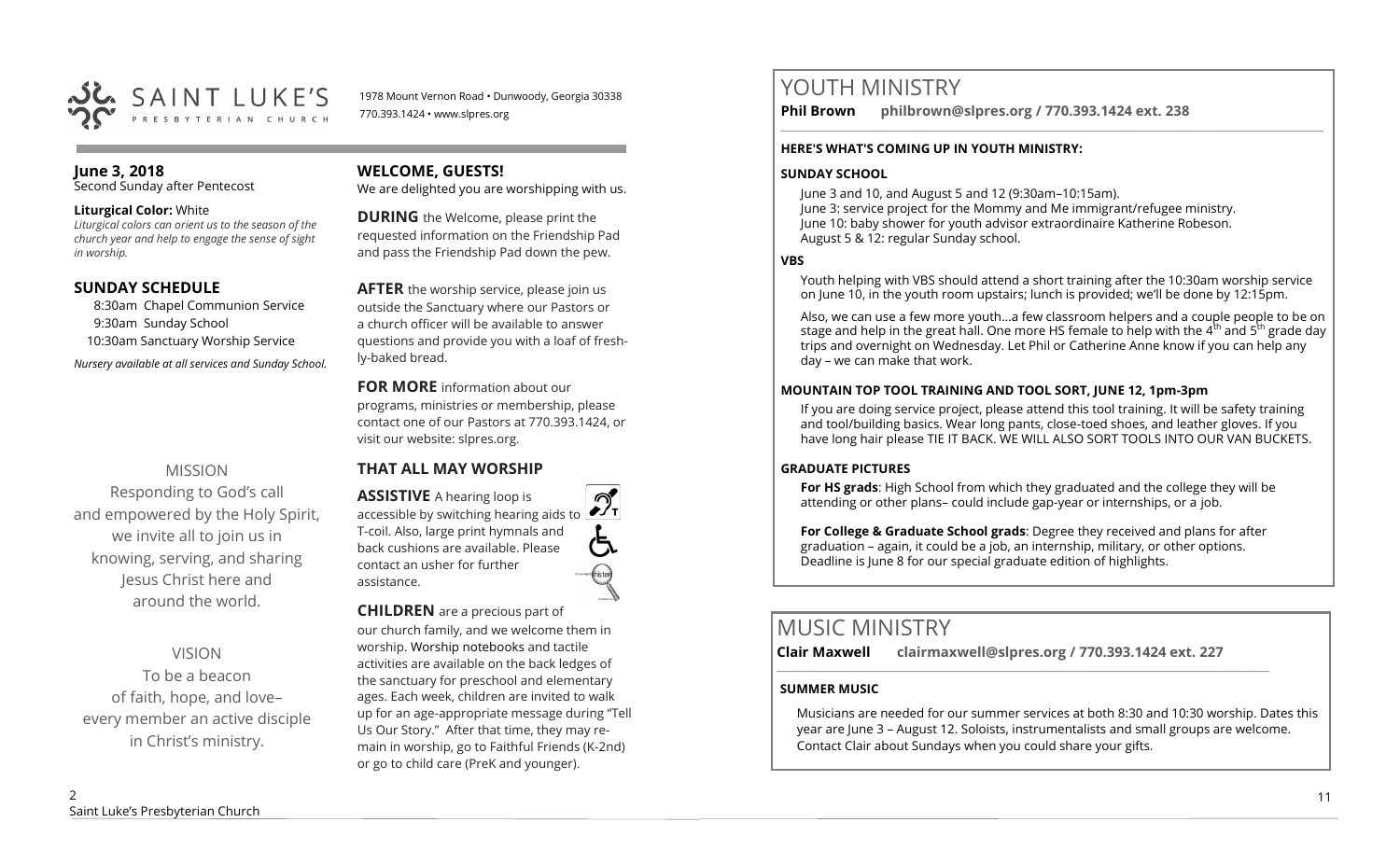# ADULT MINISTRY

**Shannon Dill shannondill@slpres.org / 770.393.1424 ext. 229**   $\_$  ,  $\_$  ,  $\_$  ,  $\_$  ,  $\_$  ,  $\_$  ,  $\_$  ,  $\_$  ,  $\_$  ,  $\_$  ,  $\_$  ,  $\_$  ,  $\_$  ,  $\_$  ,  $\_$  ,  $\_$  ,  $\_$  ,  $\_$  ,  $\_$ 

#### **ADULT SUNDAY SCHOOL**

Individual classes have begun. Please see the website for a full description of each class. (http://slpres.org/program-ministries/adult-ministry/sunday-school)

Faith Foundations: Room 232 House to House: Room 203 Seasons of the Spirit: Room 231/233 Soul Food: Room 234/236

Summer schedule for each adult education class is noted below:

Faith Foundations meets all summer.

House to House will be off June 17 through July 29. Resumes on August 5.

Seasons of the Spirit will meet all summer.

Soul Food will meet in June and July, but will take off August. Resumes August 26.

#### **FRIDAY MORNING MEN'S BIBLE STUDY**

Fellowship and Bible study every Friday from 6:40-8am in the Parlor with Dan Joyce.

#### **BIBLE STUDY: "WAYFARERS"**

Come join David, Shannon or Phil as this week's preacher leads a study of the scripture for the upcoming Sunday's worship. Meet on Wednesdays at 10am in the church library. Please note that Wayfarers will NOT meet on Wednesday, June 13.

# **In Preparation for Worship**

"Children are a wonderful gift from God. Sadly, child abuse, neglect, abandonment, and other family crises threaten that gift. You and I are blessed to share in Thornwell's ministry, for it is by God's grace and working together that we are able to keep the promises we all make in Baptism and heed Christ's call to serve the least of these."

*- Rev. Elliot Smith*

#### **Gathering Prayer**

**Prelude** Adagio *Charles Marie-Widor*

**Chiming of the Hour**

## **Welcome and Announcements**

*If you are new to Saint Luke's today, welcome, we are so glad you are here! We have a gift of fresh bread we would love to give to you as a token of our gratitude. Please introduce yourself after worship to receive your welcome gift.*

*Please take the time now to fill out the Friendship Pads situated at the end of each pew. Write down your names and pass the pad down the pew, so that you may greet your pew neighbors by name and that we may know you are here.*

**Call to Worship\*** 1 John 4:7,19

Leader: Beloved, let us love one another. **People: We love because God first loved us.**

**Hymn #703\*** Jesus, Thy Boundless Love to Me

# **Call to Confession\***

Leader: The Lord be with you. **People: And also with you.** Leader: Let us pray.

**Scripture Lesson** 1 John 1:5-2:2, *page 224 of the New Testament* 

Leader: The Word of the Lord. **People: Thanks be to God.**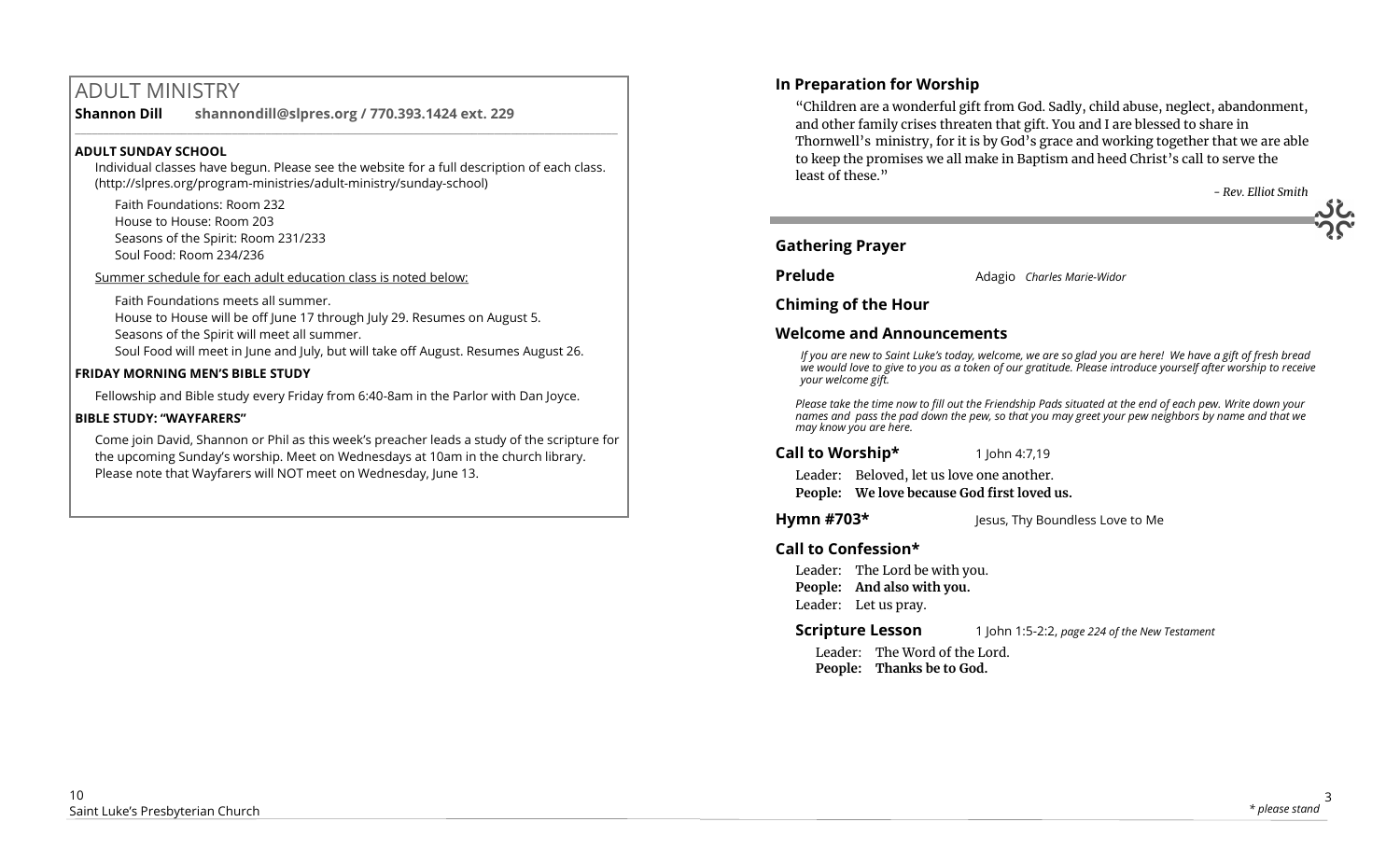## **Prayer of Confession\***

**You have shown yourself to us, O God, by Word and Spirit, with signs and wonders, in flesh and blood, yet we still struggle to live and believe the good news of Jesus Christ. Have mercy on us; forgive us. Enter our lives and cast out our fears, so that we may come to trust in you and have true life in Jesus' name. Hear now the silent prayers on our hearts...***(Silence is kept for personal reflection)* Leader: Lord, in your mercy. **People: Hear our prayer. Amen.**

## **Assurance of Forgiveness\***

**Scripture Reading Romans 8:31-39,** *page 148 of the New Testament* **Terri Potter** 

Leader: The Word of the Lord. **People: Thanks be to God.**

**Song of Praise #627\*** I Love You, Lord



# **Passing the Peace of Christ\***

Leader: May the peace of Christ be with you. **People: And also with you.** 

**Tell Us Our Story Catherine Anne Thomas Catherine Anne Thomas Catherine Anne Thomas** 

*Children through PreK, are always welcome to stay in worship, however, childcare is available in Sheppard Hall, directly across from the sanctuary doors. We encourage older children to remain in worship to experience communion with their families.*

**Anthem** Thy Perfect Love *K. Lee Scott* Chancel Choir Ensemble

Jesu my love my joy my rest,

thy perfect love close in my breast that I thee love and never rest;

and make me love thee of all things the best, and wound my heart in thy love free, that I may reign in joy evermore with thee.

Therefore, be a reflection of God, as dearly loved children;

and lead a life of love, just as Christ has loved us and gave himself for us.

#### 4

# S P L A S H ! CHILDREN'S MINISTRIES

**Catherine Anne Thomas cathomas@slpres.org / 770.393.1424 ext. 228 \_\_\_\_\_\_\_\_\_\_\_\_\_\_\_\_\_\_\_\_\_\_\_\_\_\_\_\_\_\_\_\_\_\_\_\_\_\_\_\_\_\_\_\_\_\_\_\_\_\_\_\_\_\_\_\_\_\_\_\_\_\_\_\_\_\_\_\_\_\_\_\_\_\_\_\_\_\_\_\_\_\_\_\_\_\_\_\_\_\_\_\_\_\_\_\_\_\_\_\_\_\_\_\_\_\_** 

#### **FOUR SUMMER SUNDAYS FOR CHILDREN, 9:30AM-10:15AM FOR BOTH GROUPS**

Ages 3 through Kindergarten will meet in Room 120 on June 3, June 10, August 5 and August 12 for a series entitled, "God Helps Me"!

1st grade through 5th grade will prepare for "Are you Smarter than a 5th Grader?" with our House to House Adult Education Class. This group will meet in The Dock on June 3, June 10, and August 5. On August 12 the children will take on the parents in a competition showdown. You will not want to miss this.

#### **VACATION BIBLE SCHOOL**

The following volunteers will be leading our Vacation Bible School (VBS) kids this week at **"Shipwrecked"**, or they have helped in some other form or fashion. Thank you to all who have generously donated their time, money, supplies, food, and prayers to help make next week a fun and meaningful adventure. If you can, you are encouraged to stop by between 9:15-12:30am, Monday-Thursday, to see the joy and love of Jesus Christ on the faces of 150+ happy children! Our 4th and 5th Graders will be serving in a different outreach project each day. Say a prayer that everyone they encounter will see the love of God in them and through them.

| <b>VBS-SHIPWRECKED</b> | Madeleine Douglass        | Stephanie McGoldrick   | Anna Saunders        |
|------------------------|---------------------------|------------------------|----------------------|
| Gerald Aldridge        | Julian Fernandez          | Sydney McGoldrick      | <b>Bob Schultz</b>   |
| Kari Aldridge          | Anna Ferretti             | T.J. McGoldrick        | Sally Shelton        |
| Emily Anderson         | Samara Fuentes            | <b>Edward McIntosh</b> | Jan Slater           |
| Brian Anderson         | Caroline Fortune          | Beverly Miller         | Gena Spears          |
| Carolyn Anderson       | Mary Guerrant             | Elizabeth Moreland     | Julia Strickland     |
| Sally Birsinger        | Carly Guerrant            | Lindsay Moss           | Grace Strickland     |
| Hannah Blomgren        | Leslie Hamlin             | Sydney Moss            | Eliza Thatcher       |
| Al Bridges             | Meredith Harper           | Andrew Munn            | Val Thelen           |
| Tricia Bridges         | Paula Humer               | Erin Murray            | Luca Tolusso         |
| Lauren Brown           | Oliver Hurst              | Molly Naugher          | Jenny Troha          |
| Jennie Burroughs       | Danny Keohane             | Logan O'Donnell        | Jack Troha           |
| Dillen Cameron         | Janis Kilgore             | Emma Parker            | Morgan Underhill     |
| Landon Clark           | Betsy King                | Amy Parker             | Sydney Underhill     |
| Rebecca Constantine    | Dorothy Kitchens          | Carol Perry            | Amy Wang             |
| lean Cronan            | Kate Koulouris            | Andrea Price           | Ansley Wassell       |
| Christine Crutchfield  | Elizabeth Lee             | Hannah Price           | Cheryl Wellford      |
| Donna Crutchfield      | Diane Lemaster            | Niki Rabren            | Walker Wellford      |
| Nelson Cummiskey       | Amanda Lower              | Mark Reed              | <b>Faith Winters</b> |
| Kate Davis             | Anna Jean Lower           | Maggie Ridl            | Ellen Womack         |
| Erin Dixon             | Mary Martin               | Amy Riordan            | Hayden Wood          |
| Claira Dixon           | Lily Martinson            | Bonnie Ruggiero        | Clara Young          |
| Ly Douglass            | <b>Elliott McGoldrick</b> | Carolyn Samuelson      | Kari Young           |
|                        |                           |                        |                      |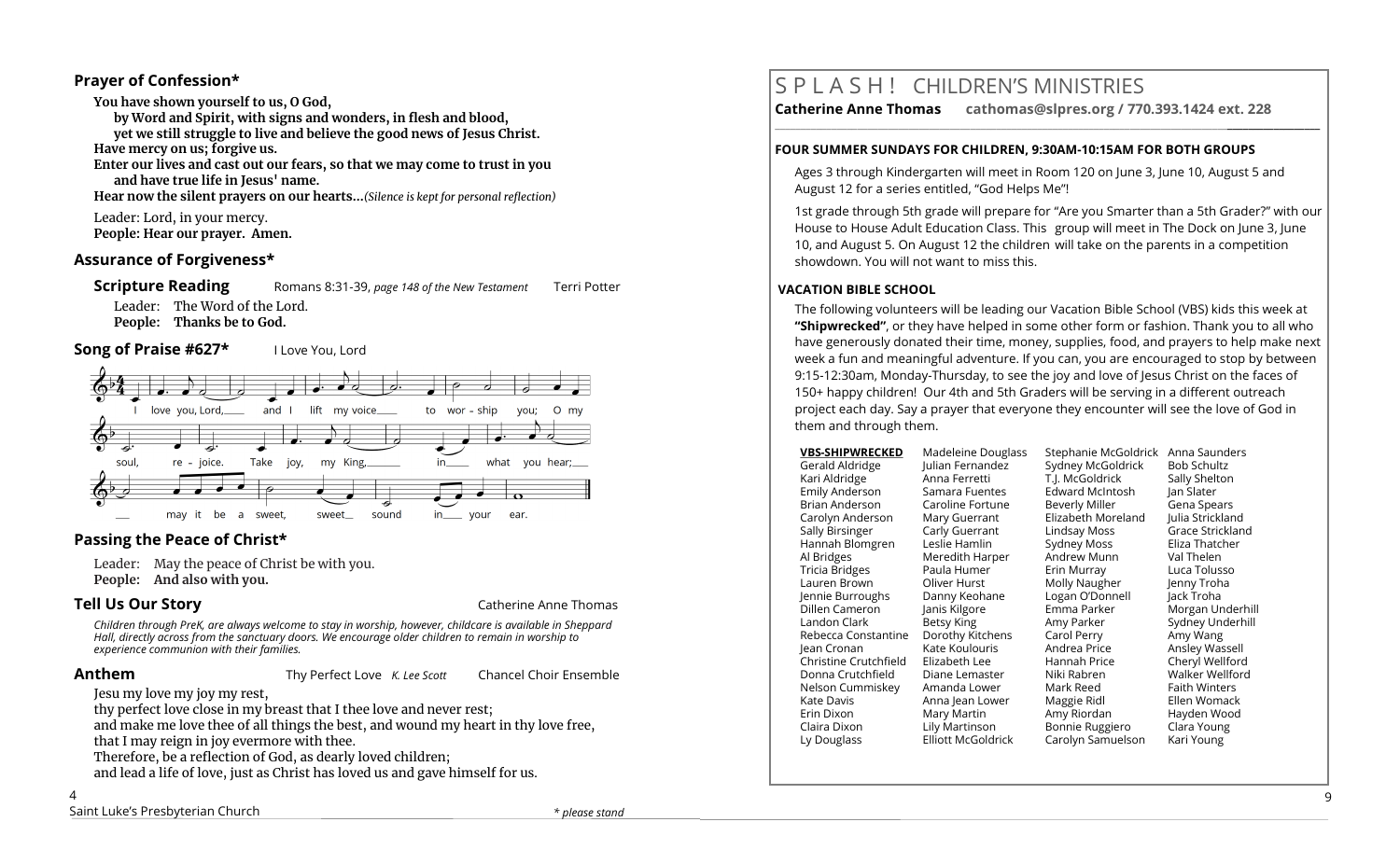# SUNDAY SPOTLIGHT:

SC. **JUNE MISSION TRIPS**— This morning, we have the privilege of commissioning those who are participating in our Thornwell and Mountain TOP trips, serving others and growing alongside our mission partners. Please keep all these people in your prayers. The Thornwell group will be a part of several special events with the Thornwell children as well as working on maintenance projects. A group of youth and adults will head back to Mountain TOP in the hills of Tennessee for Saint Luke's 11th year. Team members will work in either the service camp building projects or day camp for the children in the area.

Julia Strickland

#### **MOUNTAIN TOP**

Ainsley Brown Phil Brown Ben Coffie Carter Coffie Rosie Coffie Nelson Cummiskey Val DeFriece Madeleine Douglass Chris Guerrant Bruce Herrick Forrest Herrick Oliver Hurst Davis Keel Rebecca Miller Emma Parker William Pile Erin Rugh Cameron Silas Jack Singley Casey Singley Sydney Sloan Grace Strickland

Morgan Underhill Sydney Underhill Allie Unold Emily Vail Ansley Wassell Emily Wills **THORNWELL** Bob Crutchfield Christine Crutchfield Ansley Crutchfield James Crutchfield Henry Crutchfield Shawn Hamlin Leslie Hamlin Owen Hamlin Lilly Hamlin Julie Knotts Becky Loftis David Lower Amanda Lower Anna Jean Lower Matthew Lower

Mary Martin Tom McIntosh Farrah McIntosh Michelle Moebes James Moebes Jacob Moebes Kaitlin Moebes Daryl Moore Nancy Moore Andrea Price Roby Price Jenny Price Sophie Price Hannah Price Dwight Shelton Sally Shelton Allison Thornton Laura Thornton Chip Williams Krissy Williams Marjee Williams Avery Williams

**Sermon Example 3** The Word is Love \*" Rev. Elliot Smith

**Hymn #449\*** Show Us, O Lord, Your Steadfast Love

**Affirmation of Faith\*** Nicene Creed

**We believe in one God, the Father, the Almighty, maker of heaven and earth of all that is, seen and unseen. We believe in one Lord, Jesus Christ, the only Son of God, eternally begotten of the Father, God from God, Light from Light, true God from true God, begotten, not made, of one Being with the Father; through him all things were made. For us and for our salvation he came down from heaven, was incarnate of the Holy Spirit and the Virgin Mary and became truly human. For our sake he was crucified under Pontius Pilate; he suffered death and was buried. On the third day he rose again in accordance with the Scriptures; he ascended into heaven and is seated at the right hand of the Father. He will come again in glory to judge the living and the dead, and his kingdom will have no end. We believe in the Holy Spirit, the Lord, the giver of life, who proceeds from the Father and the Son, who with the Father and the Son is worshiped and glorified, who has spoken through the prophets. We believe in one holy catholic and apostolic church. We acknowledge one baptism for the forgiveness of sins. We look for the resurrection of the dead, and the life of the world to come. Amen.**